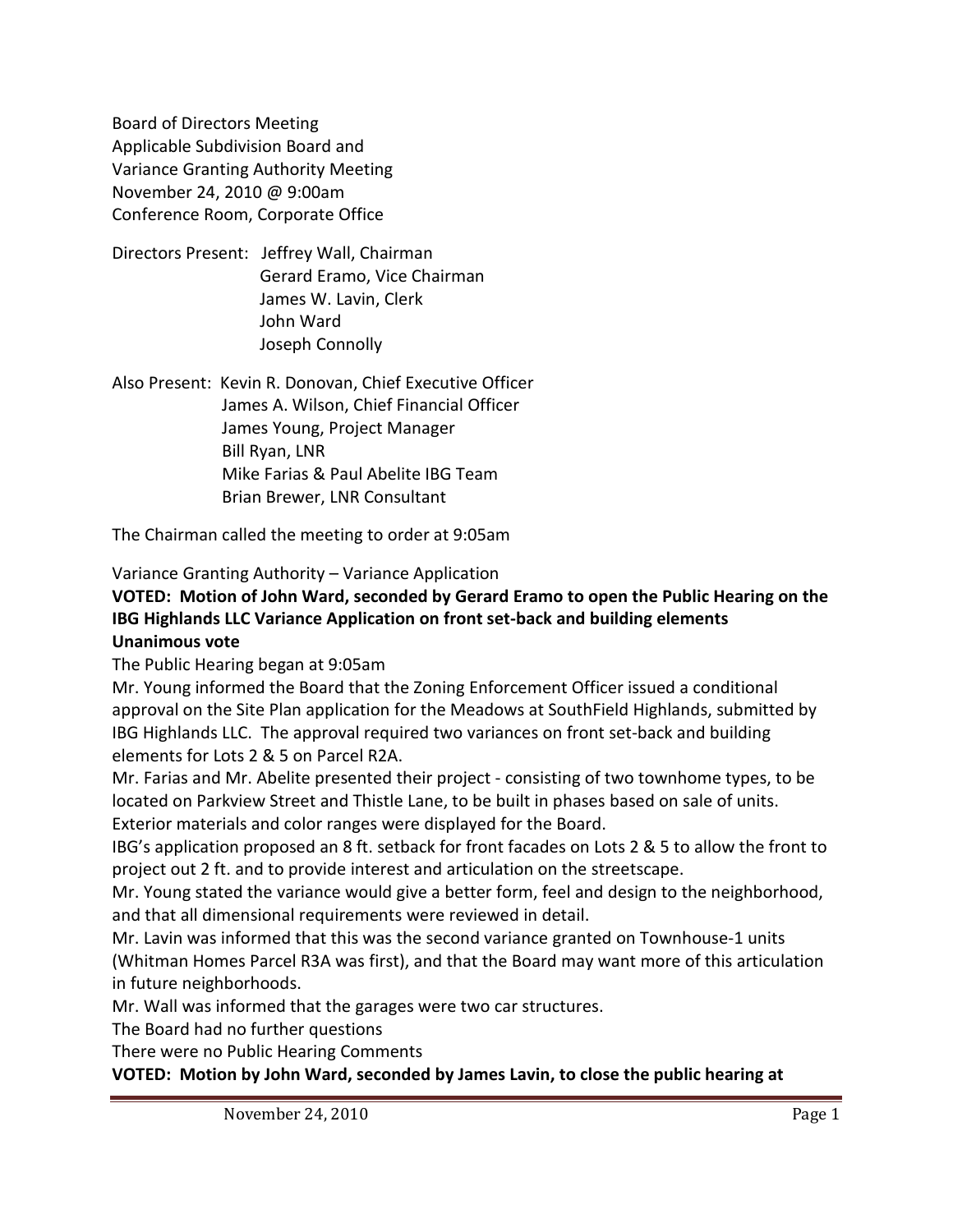# **9:13am Unanimous vote Board Measure 10-059**

**VOTED: Motion of John Ward, seconded by Gerard Eramo, to approve, subject to the terms of the Board's decision dated November 24, 2010, the Variance Application submitted by IBG Highlands LLC dated October 29, 2010, allowing (1) an 8-foot front setback for the proposed townhouse-1 units on Lot #2 and lot #5 as shown on IBG Highlands LLC's approved site plan for parcel R2A; and (2) allowing balconies, bays and ancillary projections to project a maximum of 48 inches into the required front setback for the proposed Townhouse-1 units on lot #2 and lot #5 as shown on IBG Highlands LLC's approved site plan for parcel R2A Unanimous vote**

## Applicable Subdivision Board – ANR Plan

Mr. Young informed the Board that IBG Highlands LLC proposed to subdivide parcel R2A into 9 residential lots and a lot for the two alleyways that complied with the dimensional requirements of the Zoning and Land Use By-Laws and fronted on ways (Parkview Street and Thistle Lane) approved on the Revised Phase 1A Definitive Subdivision Plan dated 9/3/10. Mr. Connolly was informed that based on a proposal by LNR, each neighborhood would have one street with a name that tied back to the military aircraft that flew from the former SWNAS. **Board Measure 10-060**

#### **VOTED: Motion of Gerard Eramo, seconded by James Lavin, that approval under the Subdivision Control Law is not required for the subdivision of parcel R2A as shown on the ANR Plan of Land dated November 22, 2010 Unanimous vote**

Applicable Subdivision Board – Revision to Phase 1A Definitive Subdivision Plan Mr. Young reviewed the proposed revisions including design plans for portions of roadways and associated utilities, extension of the sewer force main, access to existing sewer pump station, adjusted lot lines west of Parkview St. and street name changes, and recommended approval. Mr. Brewer, Civil Engineer for LNR discussed the changes with the Board, noting the primary changes were two new roadways (Stonehaven Drive and Snowbird Avenue) with utilities to service the senior living facility.

Mr. Lavin was informed that the Streets were named based upon a marketing and historical perspective of the Base. Some names were synonymous with highlands for the "SouthField Highlands" area of development. The name Snowbird Ave referred to the longest (world record) blimp flight from SWNAS. Mr. Lavin suggested consideration be given to naming streets after Veterans killed in action. The Town of Weymouth had reviewed the list of roadway names to ensure no duplication on 911 calls.

Mr. Young noted a Certificate of Action with Conditions was included in the approval and that there would be minor construction work within 200 ft. of the riverfront of French's Stream that would come before the SSTTDC Conservation Commission.

Mr. Eramo cautioned that it was important that buildout had minimal impact on French's Stream.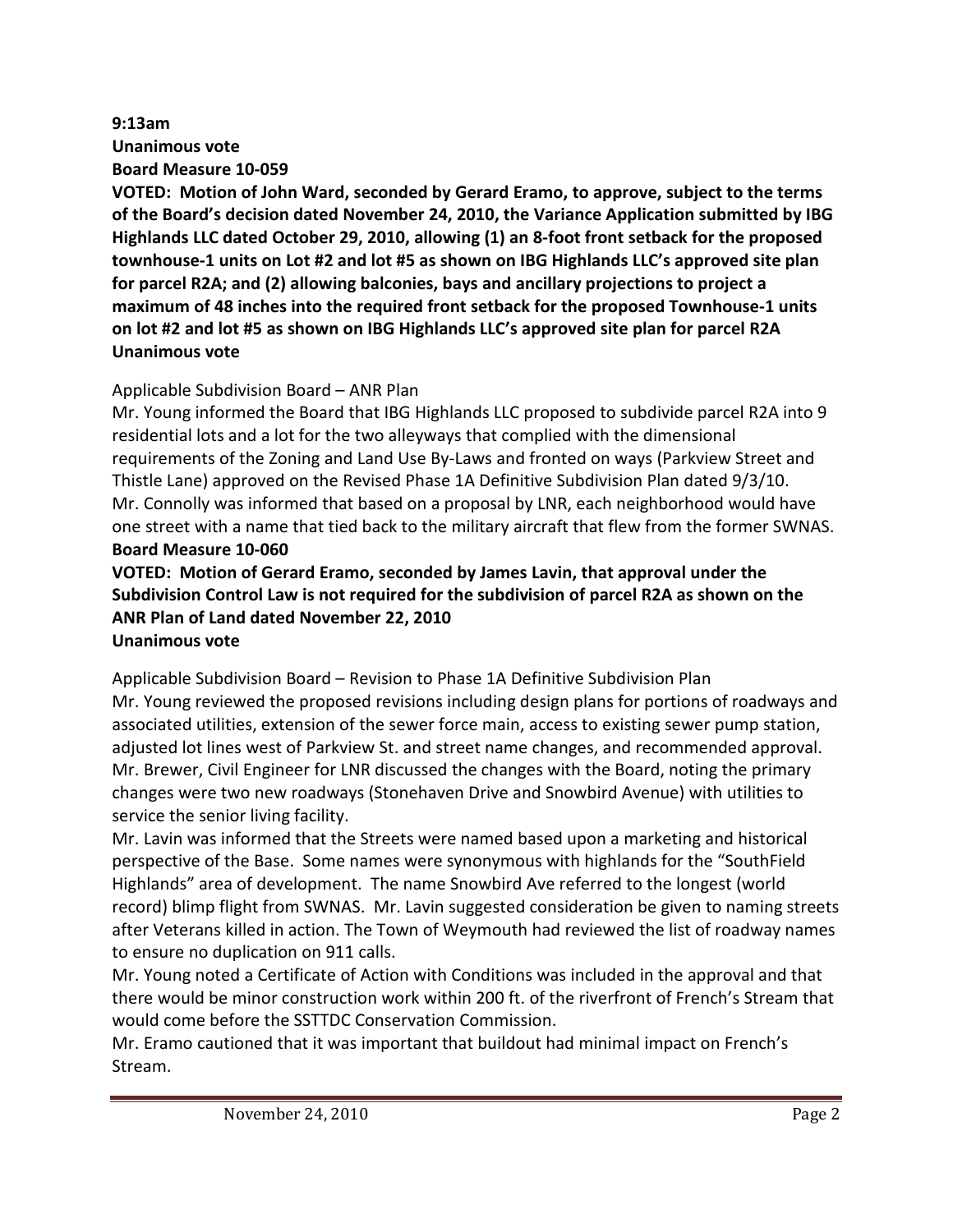#### **Board Measure 10-061**

**VOTED: Motion of Gerard Eramo, seconded by James Lavin, to approve, with conditions, the Revised Phase 1A Definitive Subdivision Plans dated Nov. 24, 2010 submitted by LNR South Shore, LLC. All conditions of the approval shall be as noted in the Certificate of Action to be recorded with the Norfolk County Registry of Deeds. Unanimous vote**

Applicable Subdivision Board – Partial Certificate of Performance – Parcel R5A Mr. Young reported that LNR was close to closing on the sale of Parcel R5A with the Rogerson Communities/Eventide Senior Facility; part of the process required the release of this parcel from the existing covenant. The Board reviewed a Partial Certificate of Performance, releasing Lot R5A from the covenant obligation.

The Chairman was informed that the covenant ran with the land and was related to the subdivision work on Memorial Grove Ave and Parkview Street – completed in substantial form. Mr. Lavin was informed that as-built plans had been submitted and received for all work completed to date on Memorial Grove Ave and Parkview St.

Mr. Connolly was informed that the release of Lot R5A was part of specific conditions in the Subdivision approval related to time of completion, and permits required to complete the job. There were no further questions.

**VOTED: Motion of John Ward, seconded by Gerard Eramo, that the requirements for the construction of ways and public services specified in the Phase 1A Definitive Subdivision Plan dated April 6, 2007, as amended by the Applicable Subdivision Board, have been completed to the satisfaction of the Applicable Subdivision Board to adequately serve Lot R5A on the Plan entitled "Approval-Not-Required Plan of Southfield, Parcel R4 and R5, Parkview Street, Weymouth, MA" dated September 3, 2010, and that the Horizontal Development (as such term is defined in the Amended and Restated Disposition and Development Agreement, as amended), has been completed for Lot R5A.**

## **AND**

**To release Lot R5A from the restrictions as to sale and building specified in the Covenant dated May 24, 2007, as amended and supplemented, by executing a Partial Certificate of Performance, and to ratify the execution of the Horizontal Development Certificate of Compliance by the Chief Executive Officer for Lot R5A. Unanimous vote**

## Financials

## Free Cash Appropriations

Mr. Wilson informed the Board of the process to Free Cash. At the end of each Fiscal Year the Dept. of Revenue (DOR) guidelines required the submittal of a Balance Sheet to determine the undesignated fund balance - the amount of cash available by the Corporation for further appropriation in the following year. Deficits in other funds required a reduction from the Undesignated Revenue. Tri-Town bond costs, were deducted by DOR, leaving \$380,135 as certified free cash for further appropriation.

The CFO noted a contractual obligation between SSTTDC and MA Administration & Finance.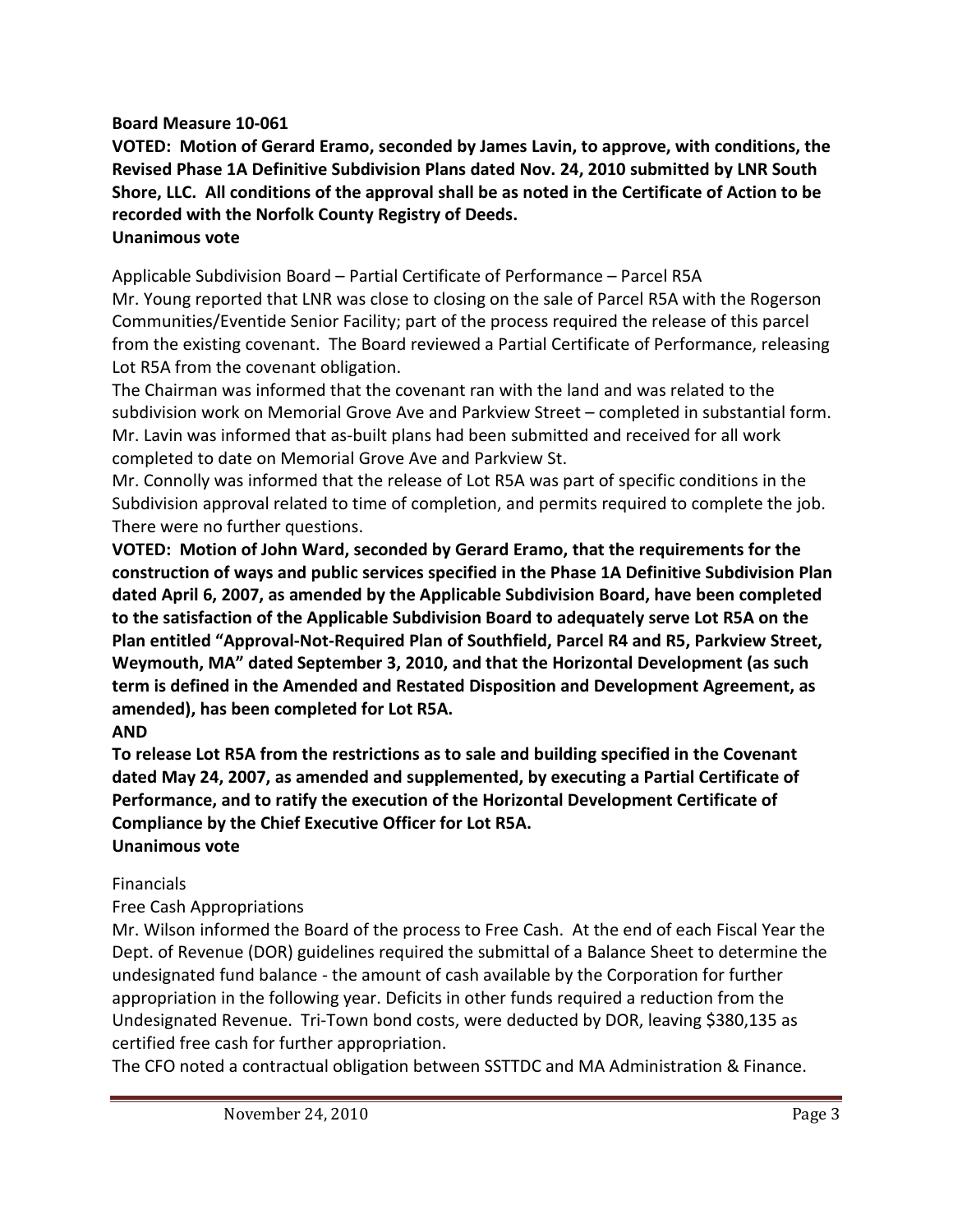The agreement called for a \$100,000 cash reserve deposit (pd. on June 28<sup>th</sup>), with the balance of \$400,000 paid from Free Cash on or before Oct. 1, 2010. Mr. Wilson noted that Free Cash was certified for less than that amount. The agreement then called for a payment equal to  $\frac{1}{2}$  of the Certified Cash.

Mr. Lavin was informed that once the Bond was let, all costs in indenture were no longer considered outstanding.

# **Board Measure 10-056**

**VOTED: Motion of James Lavin, seconded by Gerard Eramo to raise and appropriate the sum of \$190,092.50 from Free Cash for the purpose of paying the Commonwealth of Massachusetts pursuant to its contractual obligation for the East West Parkway Unanimous vote**

The CFO presented a measure to the Board for the purpose of paying bills incurred in FY10 but not received until after July 1, 2010, and to authorize their placement on the warrant. Mr. Connolly was informed that the Weymouth bill included services for the month of March from the Planning Dept, DPW and members of the Finance Dept. and Mayor's office. Regular Police Patrols were not part of the bill.

## **Board Measure 10-057**

**VOTED: Motion of John Ward, seconded by Gerard Eramo, to appropriate the sum of \$83,721.00 from Free Cash for the purpose of paying the following FY10 Unpaid Bills: Town of Weymouth \$14,112.50 and Tetra Tech Rizzo \$69,608.50, and that the Chief Financial Officer be authorized to expend such sums for the stated purposes Unanimous vote**

## FY11 Tax Rate

Mr. Wilson reported that the FY11 Tax Rate was approved on Nov. 15<sup>th</sup> with Residential at \$11.90 (up 12 cents from FY10), and Commercial and Personal Property at \$17.70 (up 23 cents from FY10).

Reaffirm and Restate the Project Labor Agreement for Tri-Town Projects The Chairman noted there were some concerns with the labor pool being utilized on the Parkway Project. The Board's preference was for union labor on the Base, but the Board did not have control on all aspects of the project.

The Chairman stated that the Board would make sure the Project Labor Agreement was used during construction, because that was how the project was presented to and approved by the three communities.

Mr. Donovan presented a measure to the Board restating their long held position for public construction contracts to be subject to the Project Labor Agreement (PLA).

A lengthy discussion ensued on two distinct contracts. The original Agreement for the whole parkway project was executed, under the PLA, between Tri-Town and Barletta Heavy Division. An issue with the Labor Harmony Agreement surfaced when the federal portion of the Parkway project was removed from the Barletta Contract for a separate bidding process.

Mr. Ryan noted that LNR also entered into a PLA with Quincy and South Shore Building Construction Trades Council and Norfolk County Central Labor Council. The PLA dictated how